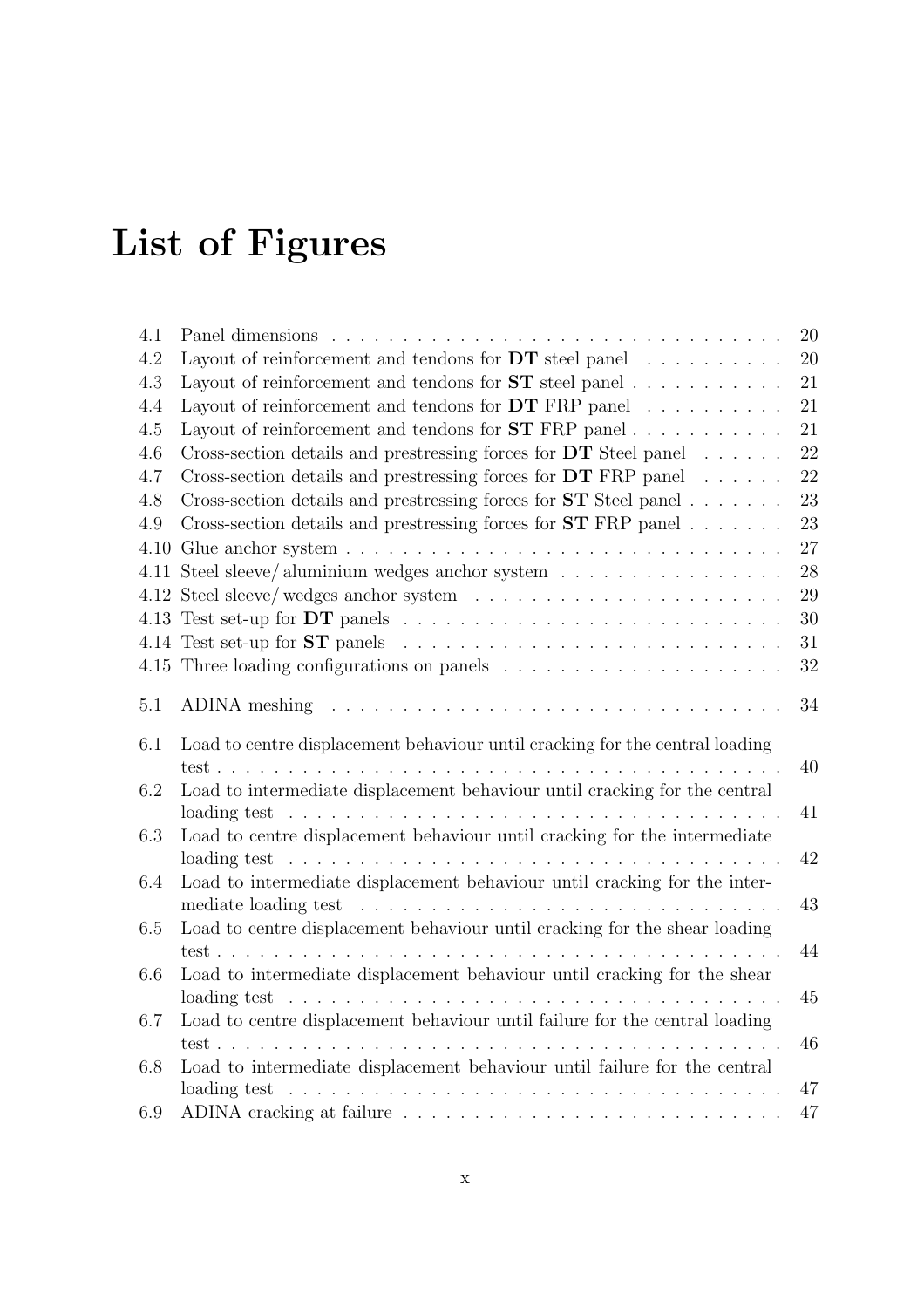| 6.10 Analytical and experimental load-deflection behaviour until failure of the                                                                                                | 48     |
|--------------------------------------------------------------------------------------------------------------------------------------------------------------------------------|--------|
| 6.11 Analytical and experimental load-deflection behaviour until failure of the                                                                                                |        |
| 6.12 Analytical and experimental load-deflection behaviour until failure of the                                                                                                | 49     |
|                                                                                                                                                                                | 49     |
| 6.13 Analytical and experimental load-deflection behaviour until failure of the<br>ST FRP panel $\ldots \ldots \ldots \ldots \ldots \ldots \ldots \ldots \ldots \ldots \ldots$ | 50     |
| A.1                                                                                                                                                                            | 60     |
| A.2                                                                                                                                                                            | 61     |
| Slab reinforcement strain gages position for the $DT$ Steel Panel $\ldots \ldots$<br>A.3                                                                                       | 62     |
| Horizontal elongation at mid-span until cracking for the central loading test<br>A.4                                                                                           | 63     |
| Strain in the slab at mid-span until cracking for the central loading test<br>A.5                                                                                              | 63     |
| Strain in a tendon at 600 mm from mid-span until cracking for the central<br>A.6                                                                                               | 64     |
| Strain in a tendon at 1500 mm active side from mid-span until cracking for<br>A.7                                                                                              |        |
|                                                                                                                                                                                | 64     |
| Strain in $n^{\circ}6$ stirrup on active side until cracking for the central loading test 65<br>A.8                                                                            |        |
| Strain in n°6 stirrup on passive side until cracking for the central loading test 65<br>A.9                                                                                    |        |
| A.10 Strain in nº4 stirrup on passive side until cracking for the central loading test 66                                                                                      |        |
| A.11 Strain in n°7 stirrup on passive side until cracking for the central loading test 66                                                                                      |        |
| A.12 Strain in n <sup>o</sup> 14 stirrup on passive side until cracking for the central loading                                                                                |        |
|                                                                                                                                                                                | 67     |
| A.13 Strain in slab bar at 1875 mm from passive side until cracking for the central                                                                                            | 67     |
| A.14 Strain in slab transversal bar at 1555 mm from passive side until cracking                                                                                                |        |
| for the central loading test $\dots \dots \dots \dots \dots \dots \dots \dots \dots \dots \dots$                                                                               | 68     |
| A.15 Strain in slab longitudinal bar at 1555 mm from passive side until cracking                                                                                               |        |
| for the central loading test $\dots \dots \dots \dots \dots \dots \dots \dots \dots \dots$                                                                                     | 68     |
| A.16 Strain in slab bar n°8 at mid-span until cracking for the central loading test                                                                                            | 69     |
| A.17 Horizontal elongation at mid-span until cracking for the shear loading test                                                                                               | 70     |
| A.18 Strain in the slab at mid-span until cracking for the shear loading test<br>A.19 Strain in a tendon at 600 mm from mid-span until cracking for the shear                  | 70     |
|                                                                                                                                                                                | 71     |
| A.20 Strain in a tendon at 1500 mm active side from mid-span until cracking for                                                                                                |        |
| the shear loading test $\ldots \ldots \ldots \ldots \ldots \ldots \ldots \ldots \ldots \ldots$                                                                                 | 71     |
| A.21 Strain in n <sup>o</sup> 6 stirrup on active side until cracking for the shear loading test                                                                               | 72     |
| A.22 Strain in n <sup>o</sup> 6 stirrup on passive side until cracking for the shear loading test                                                                              | $72\,$ |
| A.23 Strain in nº4 stirrup on passive side until cracking for the shear loading test                                                                                           | 73     |
| A.24 Strain in n <sup>o</sup> 7 stirrup on passive side until cracking for the shear loading test                                                                              | 73     |
| A.25 Strain in nº14 stirrup on passive side until cracking for the shear loading test                                                                                          | 74     |
| A.26 Strain in slab bar at 1875 mm from passive side until cracking for the shear                                                                                              | 74     |
| loading test $\ldots \ldots \ldots \ldots \ldots \ldots \ldots \ldots \ldots \ldots \ldots \ldots$                                                                             |        |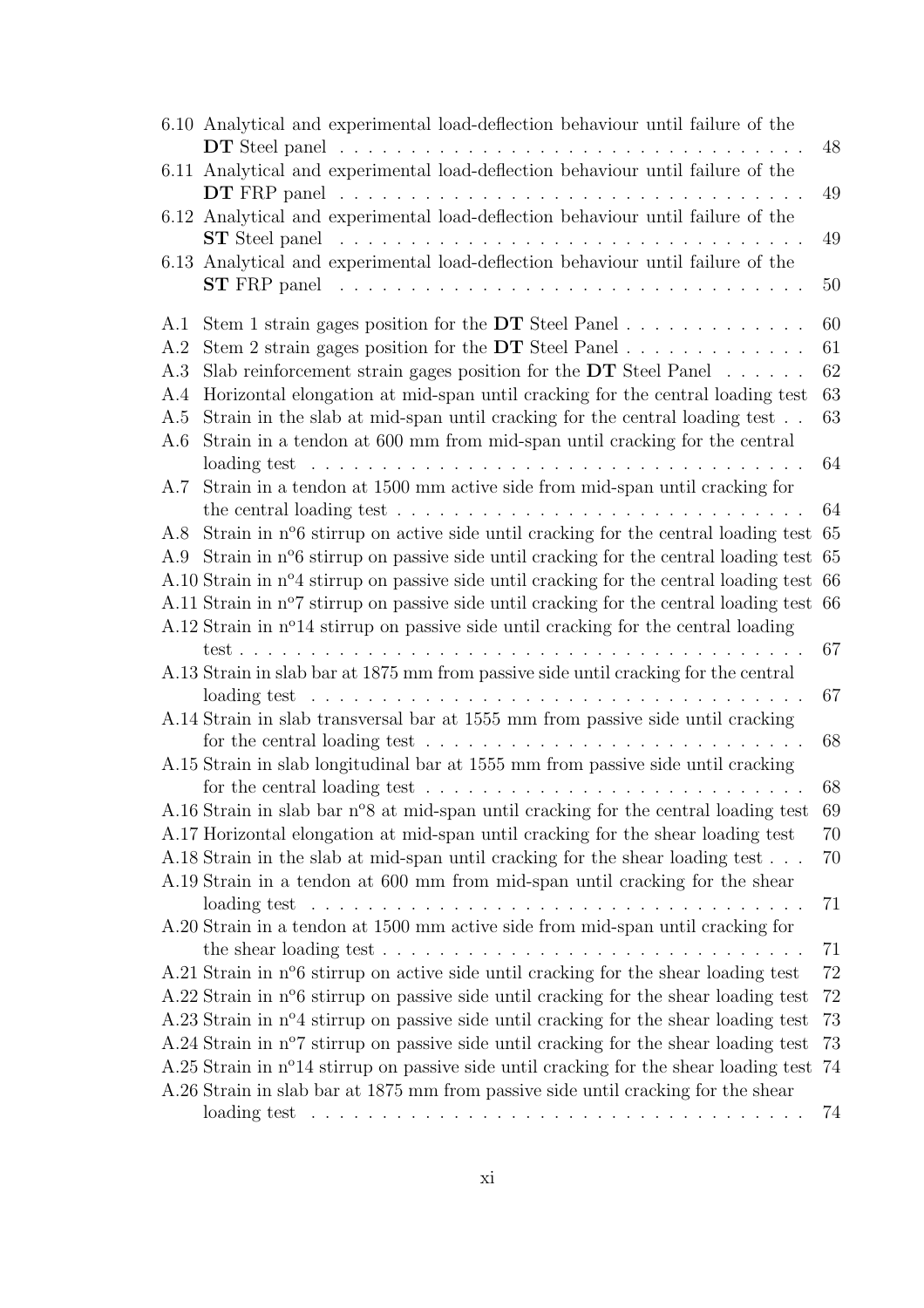| A.27 Strain in slab transversal bar at 1555 mm from passive side until cracking                                                                                                     |    |
|-------------------------------------------------------------------------------------------------------------------------------------------------------------------------------------|----|
| for the shear loading test $\ldots \ldots \ldots \ldots \ldots \ldots \ldots \ldots \ldots$                                                                                         | 75 |
| A.28 Strain in slab longitudinal bar at 1555 mm from passive side until cracking                                                                                                    | 75 |
| A.29 Strain in slab bar n°8 at mid-span until cracking for the shear loading test                                                                                                   | 76 |
| A.30 Horizontal elongation at mid-span until cracking for the intermediate load-                                                                                                    |    |
|                                                                                                                                                                                     | 77 |
| A.31 Strain in the slab at mid-span until cracking for the intermediate loading test                                                                                                | 77 |
| A.32 Strain in a tendon at 600 mm from mid-span until cracking for the inter-                                                                                                       |    |
|                                                                                                                                                                                     | 78 |
| A.33 Strain in a tendon at 1500 mm active side from mid-span until cracking for                                                                                                     |    |
| the intermediate loading test $\dots \dots \dots \dots \dots \dots \dots \dots \dots \dots$                                                                                         | 78 |
| A.34 Strain in n <sup>o</sup> 6 stirrup on active side until cracking for the intermediate load-                                                                                    |    |
|                                                                                                                                                                                     | 79 |
| A.35 Strain in n°6 stirrup on passive side until cracking for the intermediate                                                                                                      |    |
| $\alpha$ loading test $\ldots \ldots \ldots \ldots \ldots \ldots \ldots \ldots \ldots \ldots \ldots$                                                                                | 79 |
| A.36 Strain in nº4 stirrup on passive side until cracking for the intermediate                                                                                                      |    |
|                                                                                                                                                                                     | 80 |
| A.37 Strain in $n^{\circ}$ stirrup on passive side until cracking for the intermediate                                                                                              |    |
| loading test $\ldots \ldots \ldots \ldots \ldots \ldots \ldots \ldots \ldots \ldots \ldots$                                                                                         | 80 |
| A.38 Strain in nº14 stirrup on passive side until cracking for the intermediate                                                                                                     |    |
| loading test $\ldots \ldots \ldots \ldots \ldots \ldots \ldots \ldots \ldots \ldots \ldots \ldots$                                                                                  | 81 |
| A.39 Strain in slab bar at 1875 mm from passive side until cracking for the                                                                                                         |    |
|                                                                                                                                                                                     | 81 |
| A.40 Strain in slab transversal bar at 1555 mm from passive side until cracking<br>for the intermediate loading test $\dots \dots \dots \dots \dots \dots \dots \dots \dots \dots$  | 82 |
|                                                                                                                                                                                     |    |
| A.41 Strain in slab longitudinal bar at 1555 mm from passive side until cracking<br>for the intermediate loading test $\dots \dots \dots \dots \dots \dots \dots \dots \dots \dots$ | 82 |
|                                                                                                                                                                                     |    |
| A.42 Strain in slab bar n°8 at mid-span until cracking for the intermediate load-                                                                                                   | 83 |
| $\text{ing test} \ldots \ldots \ldots \ldots \ldots \ldots \ldots \ldots \ldots \ldots$                                                                                             | 84 |
| A.43 Horizontal elongation at mid-span at failure for the central loading test $\,$ .                                                                                               |    |
| A.44 Strain in the slab at mid-span at failure for the central loading test                                                                                                         | 84 |
| A.45 Strain on tendon at 600 mm from mid-span at failure for the central loading                                                                                                    |    |
| .                                                                                                                                                                                   | 85 |
| A.46 Strain on tendon at 1500 mm active side from mid-span at failure for the                                                                                                       |    |
|                                                                                                                                                                                     | 85 |
| A.47 Strain in n <sup>o</sup> 6 stirrup on active side at failure for the central loading test                                                                                      | 86 |
| A.48 Strain in n <sup>o</sup> 6 stirrup on passive side at failure for the central loading test                                                                                     | 86 |
| A.49 Strain in n°4 stirrup on passive side at failure for the central loading test                                                                                                  | 87 |
| A.50 Strain in n <sup>o</sup> 7 stirrup on passive side at failure for the central loading test                                                                                     | 87 |
| A.51 Strain in n <sup>o</sup> 14 stirrup on passive side at failure for the central loading test                                                                                    | 88 |
| A.52 Strain in slab bar at 1875 mm from passive side at failure for the central                                                                                                     |    |
| loading test $\ldots \ldots \ldots \ldots \ldots \ldots \ldots \ldots \ldots$                                                                                                       | 88 |
| A.53 Strain in slab transversal bar at 1555 mm from passive side at failure for                                                                                                     |    |
|                                                                                                                                                                                     | 89 |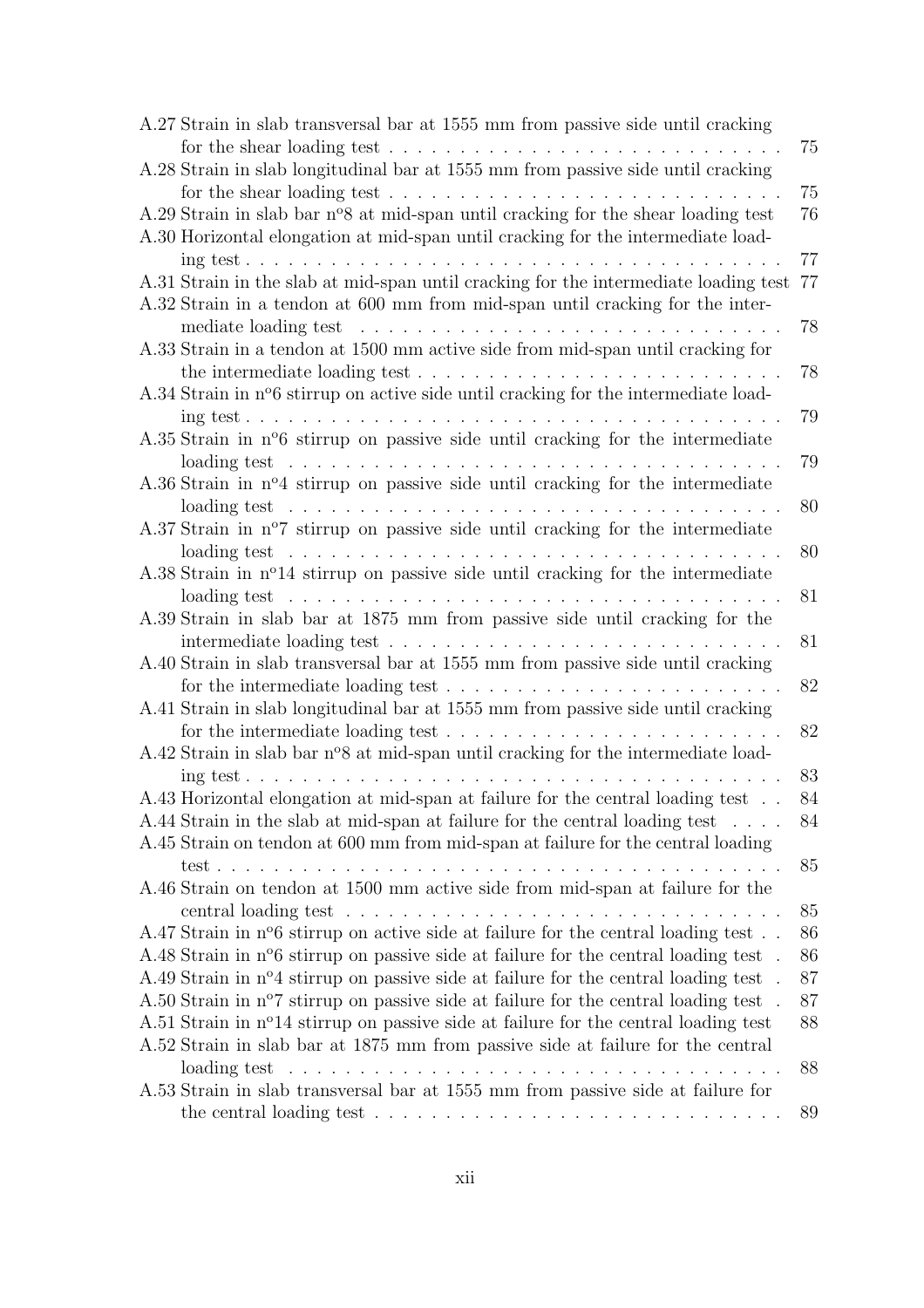| A.54 Strain in slab longitudinal bar at 1555 mm from passive side at failure for                          |     |
|-----------------------------------------------------------------------------------------------------------|-----|
| the central loading test $\ldots \ldots \ldots \ldots \ldots \ldots \ldots \ldots \ldots$                 | 89  |
| A.55 Strain in slab bar $n^{\circ}8$ at mid-span at failure for the central loading test                  | 90  |
| A.56 Stem 1 strain gages position for the DT FRP Panel                                                    | 91  |
| A.57 Stem 2 strain gages position for the DT FRP Panel                                                    | 92  |
| A.58 Slab reinforcement strain gages position for the $DT$ FRP Panel                                      | 93  |
| A.59 Horizontal elongation at mid-span until cracking for the intermediate load-                          | 94  |
| A.60 Strain in the slab at mid-span until cracking for the intermediate loading test                      | 94  |
| A.61 Strain in bottom tendon at mid-span until cracking for the intermediate                              | 95  |
| loading test $\ldots \ldots \ldots \ldots \ldots \ldots \ldots \ldots \ldots \ldots \ldots \ldots$        |     |
| A.62 Strain in bottom tendon at passive support until cracking for the interme-                           | 95  |
| A.63 Strain in n <sup>o</sup> 6 stirrup on active side until cracking for the intermediate load-          |     |
|                                                                                                           | 96  |
| A.64 Strain in nº14 stirrup on active side stem 1 until cracking for the interme-                         |     |
|                                                                                                           | 96  |
| A.65 Strain in $n^{\circ}14$ stirrup on active side stem 2 until cracking for the interme-                |     |
| diate loading test $\dots \dots \dots \dots \dots \dots \dots \dots \dots \dots \dots$                    | 97  |
| A.66 Strain in slab bar at 1875 mm from active side until cracking for the inter-                         |     |
|                                                                                                           | 97  |
| A.67 Strain in slab transversal bar at 1555 mm from active side until cracking                            |     |
|                                                                                                           | 98  |
| A.68 Strain in slab longitudinal bar at 1555 mm from active side until cracking                           |     |
| for the intermediate loading test $\dots \dots \dots \dots \dots \dots \dots \dots \dots$                 | 98  |
| A.69 Strain in slab bar n°8 at mid-span until cracking for the intermediate load-                         |     |
|                                                                                                           | 99  |
| A.70 Horizontal elongation at mid-span until cracking for the central loading test 100                    |     |
| A.71 Strain in the slab at mid-span until cracking for the central loading test                           | 100 |
| A.72 Strain in bottom tendon at mid-span until cracking for the central loading                           |     |
|                                                                                                           | 101 |
| A.73 Strain in bottom tendon at passive support until cracking for the central                            |     |
|                                                                                                           |     |
| A.74 Strain in n°6 stirrup on active side until cracking for the central loading test 102                 |     |
| A.75 Strain in nº14 stirrup on active side stem 1 until cracking for the central                          |     |
|                                                                                                           |     |
| A.76 Strain in $n^{\circ}14$ stirrup on active side stem 2 until cracking for the central                 |     |
| loading test $\ldots \ldots \ldots \ldots \ldots \ldots \ldots \ldots \ldots \ldots \ldots$               | 103 |
| A.77 Strain in slab bar at 1875 mm from active side until cracking for the central                        |     |
| loading test $\ldots \ldots \ldots \ldots \ldots \ldots \ldots \ldots \ldots \ldots \ldots \ldots \ldots$ | 103 |
| A.78 Strain in slab transversal bar at 1555 mm from active side until cracking                            |     |
| for the central loading test $\dots \dots \dots \dots \dots \dots \dots \dots \dots \dots \dots$          | 104 |
| A.79 Strain in slab longitudinal bar at 1555 mm from active side until cracking                           |     |
| for the central loading test $\dots \dots \dots \dots \dots \dots \dots \dots \dots \dots$                | 104 |
| A.80 Strain in slab bar n°8 at mid-span until cracking for the central loading test 105                   |     |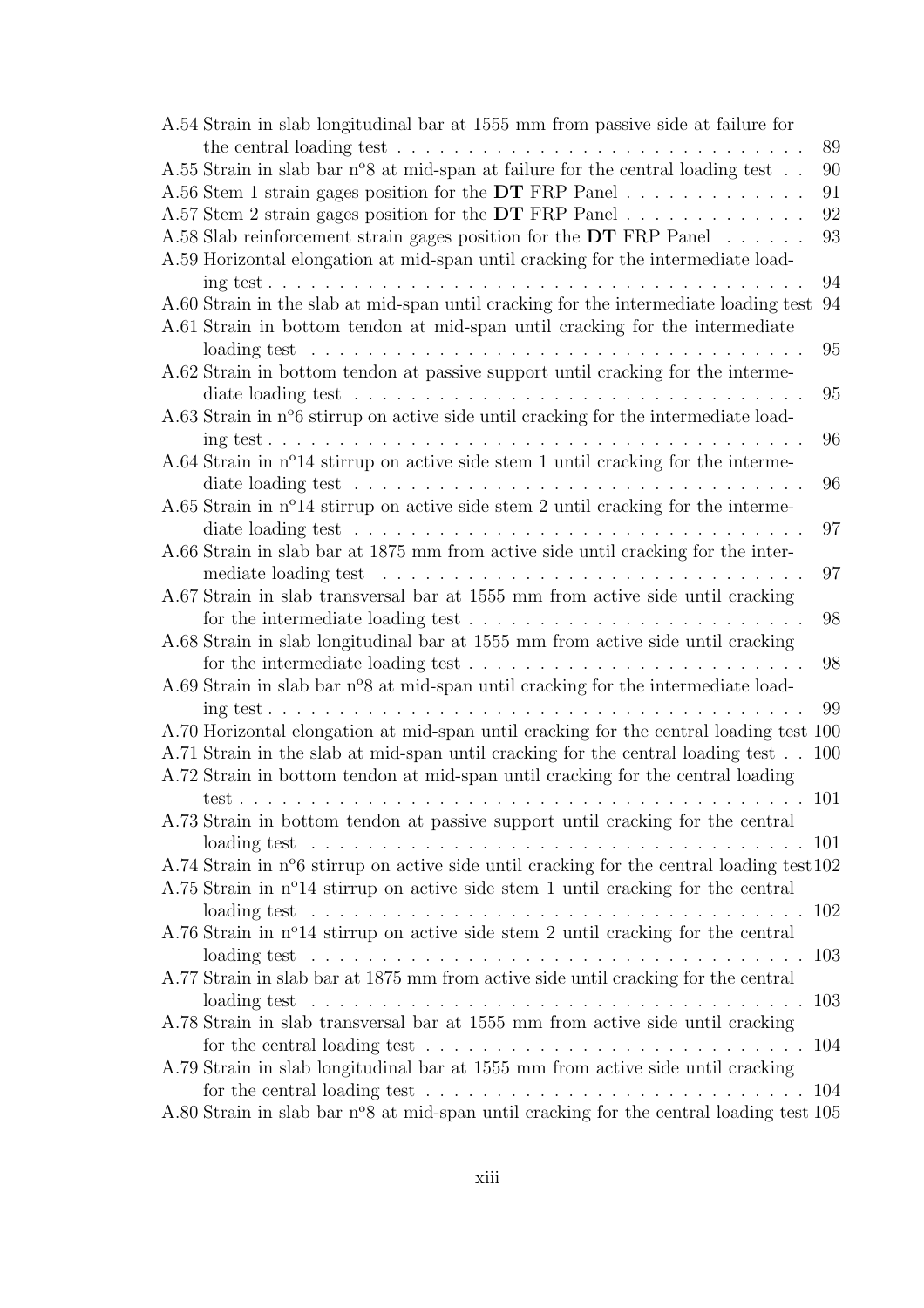| A.81 Horizontal elongation at mid-span until cracking for the shear loading test                      | 106 |
|-------------------------------------------------------------------------------------------------------|-----|
| A.82 Strain in the slab at mid-span until cracking for the shear loading test                         | 106 |
| A.83 Strain in bottom tendon at mid-span until cracking for the shear loading test107                 |     |
| A.84 Strain in n <sup>o</sup> 6 stirrup on active side until cracking for the shear loading test 107  |     |
| A.85 Strain in n <sup>o</sup> 6 stirrup on passive side until cracking for the shear loading test 108 |     |
| A.86 Strain in n <sup>o</sup> 4 stirrup on passive side until cracking for the shear loading test 108 |     |
| A.87 Strain in n <sup>o</sup> 7 stirrup on passive side until cracking for the shear loading test 109 |     |
| A.88 Strain in n <sup>o</sup> 14 stirrup on active side stem 1 until cracking for the shear           |     |
| loading test $\ldots \ldots \ldots \ldots \ldots \ldots \ldots \ldots \ldots$                         | 109 |
| A.89 Strain in $n^{\circ}14$ stirrup on active side stem 2 until cracking for the shear               |     |
| loading test $\ldots \ldots \ldots \ldots \ldots \ldots \ldots \ldots \ldots$                         | 110 |
| A.90 Strain in slab bar at 1875 mm from active side until cracking for the shear                      |     |
| loading test $\ldots \ldots \ldots \ldots \ldots \ldots \ldots \ldots \ldots \ldots \ldots$           | 110 |
| A.91 Strain in slab longitudinal bar at 1555 mm from active side until cracking                       |     |
| for the shear loading test $\ldots \ldots \ldots \ldots \ldots \ldots \ldots \ldots \ldots$           | 111 |
| A.92 Strain in slab bar $n^{\circ}8$ at mid-span until cracking for the shear loading test            | 111 |
| A.93 Horizontal elongation at mid-span at failure for the central loading test                        | 112 |
| A.94 Strain in the slab at mid-span at failure for the central loading test<br>$\ddot{\phantom{a}}$   | 112 |
| A.95 Strain in bottom tendon at mid-span at failure for the central loading test                      | 113 |
| A.96 Strain in $n^{\circ}6$ stirrup on active side at failure for the central loading test            | 113 |
| A.97 Strain in n <sup>o</sup> 6 stirrup on passive side at failure for the central loading test       | 114 |
| A.98 Strain in n <sup>o</sup> 4 stirrup on passive side at failure for the central loading test       | 114 |
| A.99 Strain in n <sup>o</sup> 7 stirrup on passive side at failure for the central loading test       | 115 |
| A.100Strain in nº14 stirrup on active side stem 1 at failure for the central loading                  |     |
| test                                                                                                  | 115 |
| A.10 Strain in nº14 stirrup on active side stem 2 at failure for the central loading                  |     |
| and a state of<br>and the service of the service                                                      | 116 |
| A.102Strain in slab bar at 1875 mm from active side at failure for the central                        |     |
| loading test                                                                                          | 116 |
| A.10 Strain in slab longitudinal bar at 1555 mm from active side at failure for                       |     |
| the central loading test $\ldots \ldots \ldots \ldots \ldots \ldots \ldots \ldots \ldots \ldots$      | 117 |
| A.104 Strain in slab bar $n^{\circ}8$ at mid-span at failure for the central loading test . 117       |     |
| A.105 tem strain gages position for the <b>ST</b> FRP Panel 118                                       |     |
|                                                                                                       |     |
| A.107Strain in the slab at mid-span until cracking for the central loading test 120                   |     |
| A.10 Strain on the top slab at mid-span until cracking for the central loading test 120               |     |
| A.10 Strain on the stem at mid-span until cracking for the central loading test . 121                 |     |
| A.110Strain on tendons at mid-span until cracking for the central loading test                        | 121 |
| A.11 Strain on concrete at the same level as the tendons at mid-span until crack-                     |     |
|                                                                                                       |     |
| A.11 Etrain on stem 2 tendons at passive side until cracking for the central load-                    |     |
| A.11 Strain on tendon at 1500 mm from active side until cracking for the central                      | 122 |
| loading test $\ldots \ldots \ldots \ldots \ldots \ldots \ldots \ldots \ldots \ldots \ldots \ldots$    | 123 |
| A.114Strain in n°6 stirrup on passive side until cracking for the central loading test123             |     |
|                                                                                                       |     |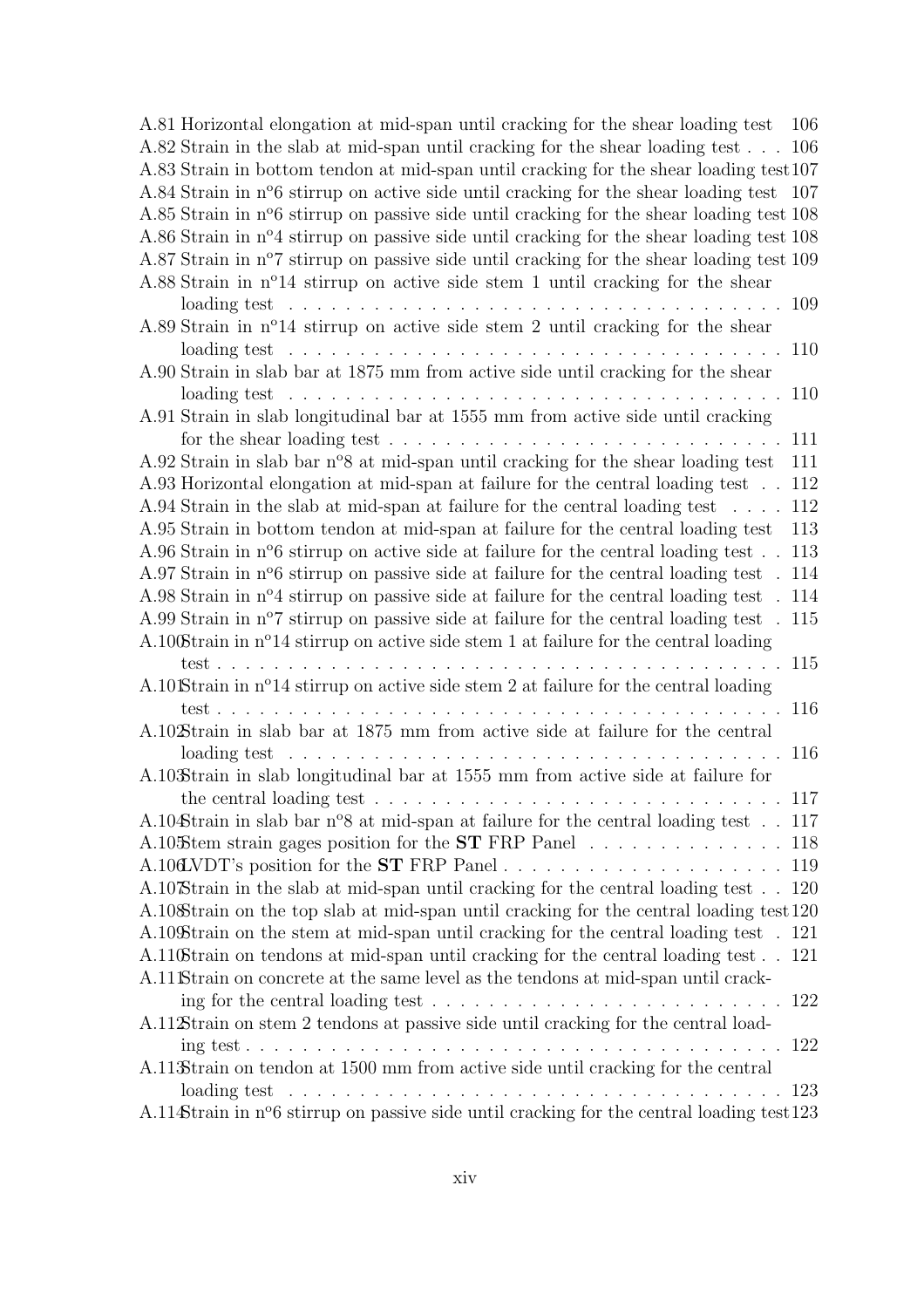| A.11.5 train in $n^{\circ}4$ stirrup on active side until cracking for the central loading test 124    |     |
|--------------------------------------------------------------------------------------------------------|-----|
| A.116Strain in n°6 stirrup on active side until cracking for the central loading test 124              |     |
| A.11 Strain in n <sup>o</sup> 7 stirrup on active side until cracking for the central loading test 125 |     |
| A.11 Strain in 45° strain gages on concrete at active support until cracking for                       |     |
| the central loading test $\dots \dots \dots \dots \dots \dots \dots \dots \dots \dots \dots$           | 125 |
| A.119Strain in nº14 stirrup on passive side until cracking for the central loading                     |     |
| test<br>$\mathbf{r}$ , $\mathbf{r}$ , $\mathbf{r}$ , $\mathbf{r}$ , $\mathbf{r}$ , $\mathbf{r}$        | 126 |
| A.120Strain in slab longitudinal bar at 1555 mm from passive side until cracking                       |     |
| for the central loading test $\dots \dots \dots \dots \dots \dots \dots \dots \dots$                   | 126 |
| A.12 Strain in the slab at mid-span until cracking for the shear loading test                          | 127 |
| A.12 Strain on the top slab at mid-span until cracking for the shear loading test                      | 127 |
| A.12 Strain on the stem at mid-span until cracking for the shear loading test.                         | 128 |
| A.124Strain on tendons at mid-span until cracking for the shear loading test                           | 128 |
| A.12.8 train on concrete at the same level as the tendons at mid-span until crack-                     |     |
| ing for the shear loading test $\ldots \ldots \ldots \ldots \ldots \ldots \ldots$                      | 129 |
| A.126Strain in n <sup>o</sup> 6 stirrup on passive side until cracking for the shear loading test 129  |     |
| A.12 Strain in n <sup>o</sup> 4 stirrup on active side until cracking for the shear loading test       | 130 |
| A.12 Strain in n <sup>o</sup> 6 stirrup on active side until cracking for the shear loading test       | 130 |
| A.12\Etrain in n <sup>o</sup> 7 stirrup on active side until cracking for the shear loading test       | 131 |
| A.130Strain in 45° strain gages on concrete at active support until cracking for                       |     |
|                                                                                                        | 131 |
| A.13 Strain in n <sup>o</sup> 14 stirrup on passive side until cracking for the shear loading test 132 |     |
| A.13 Strain in slab longitudinal bar at 1555 mm from passive side until cracking                       |     |
| for the shear loading test $\ldots \ldots \ldots \ldots \ldots \ldots \ldots \ldots \ldots$            | 132 |
| A.13 Strain in the slab at mid-span until cracking for the intermediate loading test 133               |     |
| A.134Strain on the top slab at mid-span until cracking for the intermediate load-                      |     |
| $\text{ing test} \dots \dots \dots \dots \dots \dots \dots \dots \dots \dots$                          | 133 |
| A.13. Strain on the stem at mid-span until cracking for the intermediate loading                       |     |
| test                                                                                                   | 134 |
| A.136Strain on tendons at mid-span until cracking for the intermediate loading                         |     |
|                                                                                                        | 134 |
| A.13 Strain on concrete at the same level as the tendons at mid-span until crack-                      |     |
| ing for the intermediate loading test $\dots \dots \dots \dots \dots \dots \dots \dots \dots$          | 135 |
| A.13&train on tendon at 1500 mm from active side until cracking for the inter-                         |     |
|                                                                                                        | 135 |
| A.139Strain in n°6 stirrup on passive side until cracking for the intermediate                         |     |
|                                                                                                        | 136 |
| A.140Strain in nº4 stirrup on active side until cracking for the intermediate load-                    |     |
|                                                                                                        | 136 |
| A.14 Strain in n°6 stirrup on active side until cracking for the intermediate load-                    |     |
|                                                                                                        | 137 |
| A.14 Strain in n <sup>o</sup> 7 stirrup on active side until cracking for the intermediate load-       |     |
|                                                                                                        | 137 |
| A.143Strain in 45° strain gages on concrete at active support until cracking for                       |     |
|                                                                                                        | 138 |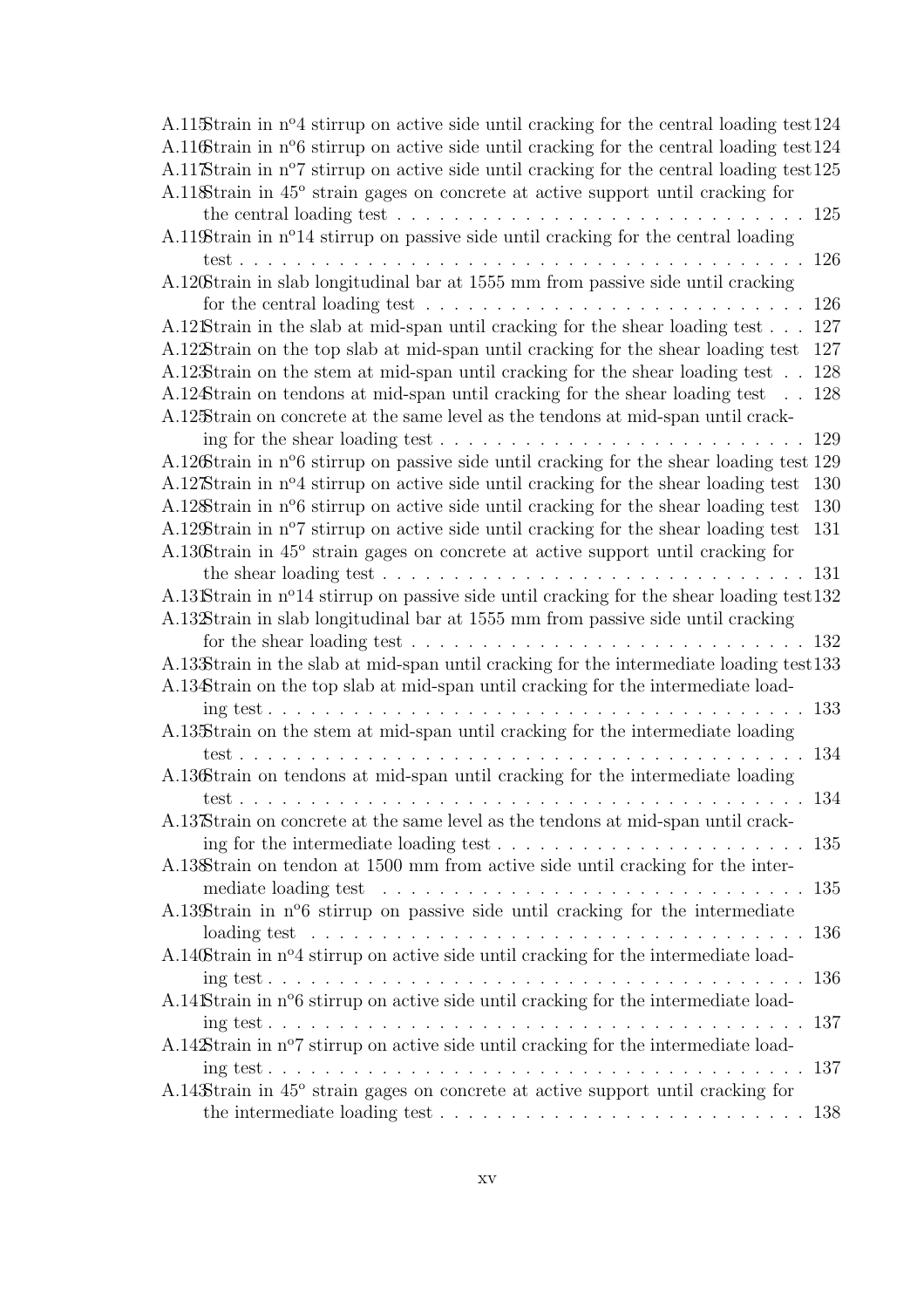| A.14 $\pm$ train in n <sup>o</sup> 14 stirrup on passive side until cracking for the intermediate           |            |
|-------------------------------------------------------------------------------------------------------------|------------|
| loading test $\ldots \ldots \ldots \ldots \ldots \ldots \ldots \ldots \ldots \ldots$                        | 138        |
| A.145Strain in slab longitudinal bar at 1555 mm from passive side until cracking                            |            |
| for the intermediate loading test $\dots \dots \dots \dots \dots \dots \dots \dots \dots \dots$             | 139        |
| A.146Strain in the slab at mid-span at failure for the central loading test                                 | 140        |
| A.14 Strain on the top slab at mid-span at failure for the central loading test                             | 140        |
| A.14\& train on the stem at mid-span at failure for the central loading test                                | 141        |
| A.149Strain on tendons at mid-span at failure for the central loading test                                  | 141        |
| A.150Strain on concrete at the same level as the tendons at mid-span at failure                             |            |
| for the central loading test $\ldots \ldots \ldots \ldots \ldots \ldots \ldots \ldots$                      | 142        |
| A.15 Strain in n°6 stirrup on passive side at failure for the central loading test.                         | 142        |
| A.15 $\mathcal{L}$ train in n <sup>o</sup> 4 stirrup on active side at failure for the central loading test | 143        |
| A.15 $\mathcal$ Strain in n°6 stirrup on active side at failure for the central loading test                | 143        |
| A.15 $\&$ train in n°7 stirrup on active side at failure for the central loading test                       | 144        |
| A.1558train in 45° strain gages on concrete at active support at failure for the                            |            |
|                                                                                                             | 144        |
| A.156Strain in n°14 stirrup on passive side at failure for the central loading test                         | 145        |
| A.15 Strain in slab longitudinal bar at 1555 mm from passive side at failure for                            |            |
| the central loading test $\ldots \ldots \ldots \ldots \ldots \ldots \ldots \ldots \ldots \ldots$            | 145        |
| A.15 Stem strain gages position for the <b>ST</b> Steel Panel 146                                           |            |
|                                                                                                             |            |
| A.160Strain in the slab at mid-span until cracking for the central loading test. 148                        |            |
| A.16 Strain on the top slab at mid-span until cracking for the central loading test 148                     |            |
| A.16 Strain on the stem at mid-span until cracking for the central loading test . 149                       |            |
| A.16 Strain on tendons at mid-span until cracking for the central loading test                              | 149        |
| A.164Strain on concrete at the same level as the tendons at mid-span until crack-                           |            |
| ing for the central loading test $\ldots \ldots \ldots \ldots \ldots \ldots \ldots \ldots \ldots 150$       |            |
| A.165Strain on stem 2 tendons at passive side until cracking for the central load-                          |            |
|                                                                                                             | <b>150</b> |
| A.166Strain on tendon at 1500 mm from active side until cracking for the central                            |            |
| loading test $\ldots \ldots \ldots \ldots \ldots \ldots \ldots \ldots \ldots \ldots \ldots \ldots$          |            |
| A.16 Strain in n <sup>o</sup> 6 stirrup on active side until cracking for the central loading test 151      |            |
| A.16 Strain in nº4 stirrup on passive side until cracking for the central loading test 152                  |            |
| A.16 $\mathcal{B}$ train in n°6 stirrup on passive side until cracking for the central loading test 152     |            |
| A.170Strain in n°7 stirrup on passive side until cracking for the central loading test153                   |            |
| A.17 Strain in 45° strain gages on concrete at passive support until cracking for                           |            |
| the central loading test $\ldots \ldots \ldots \ldots \ldots \ldots \ldots \ldots \ldots \ldots \ldots 153$ |            |
| A.17 Strain in n <sup>o</sup> 14 stirrup on active side until cracking for the central loading test 154     |            |
| A.17 Strain in slab longitudinal bar at 1555 mm from passive side until cracking                            |            |
| for the central loading test $\ldots \ldots \ldots \ldots \ldots \ldots \ldots \ldots \ldots 154$           |            |
| A.174Strain in the slab at mid-span until cracking for the shear loading test 155                           |            |
| A.175 train on the top slab at mid-span until cracking for the shear loading test 156                       |            |
| A.176 Strain on the stem at mid-span until cracking for the shear loading test. . 156                       |            |
| A.17 Strain on tendons at mid-span until cracking for the shear loading test 157                            |            |